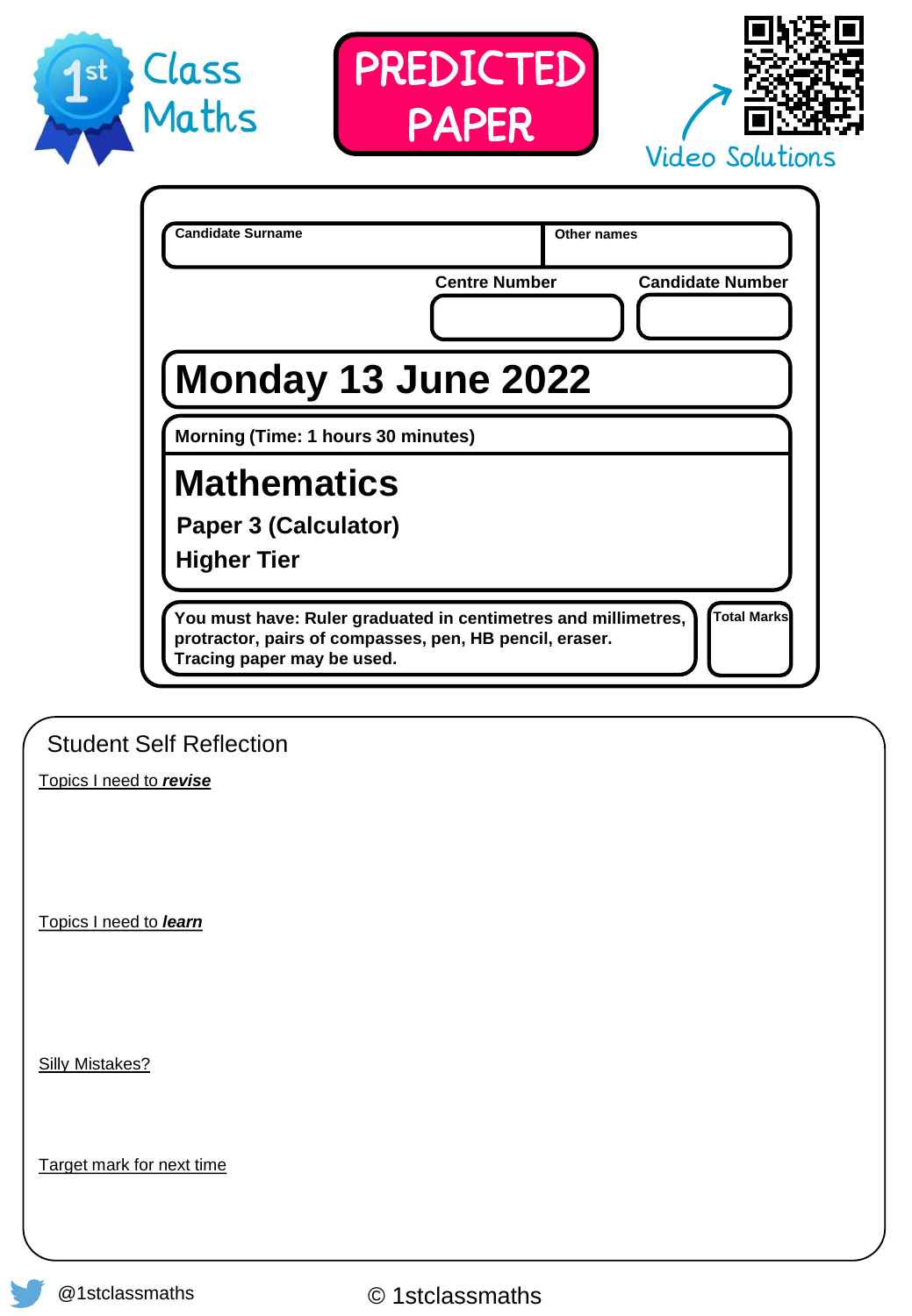## **Answer ALL questions**

#### **Write your answers in the spaces provided**

#### **You must write down all the stages in your working.**

**1** The table shows information about the time, *t* minutes, that 100 students spent revising.

| Time $(t \text{ minutes})$ | Frequency |
|----------------------------|-----------|
| $10 < t \leq 20$           |           |
| 20 < t < 30                | 20        |
| $30 < t \leq 40$           | 41        |
| $40 < t \leq 50$           | 19        |
| $50 < t \leq 60$           | 13        |

On the grid, draw a frequency polygon for the information in the table.

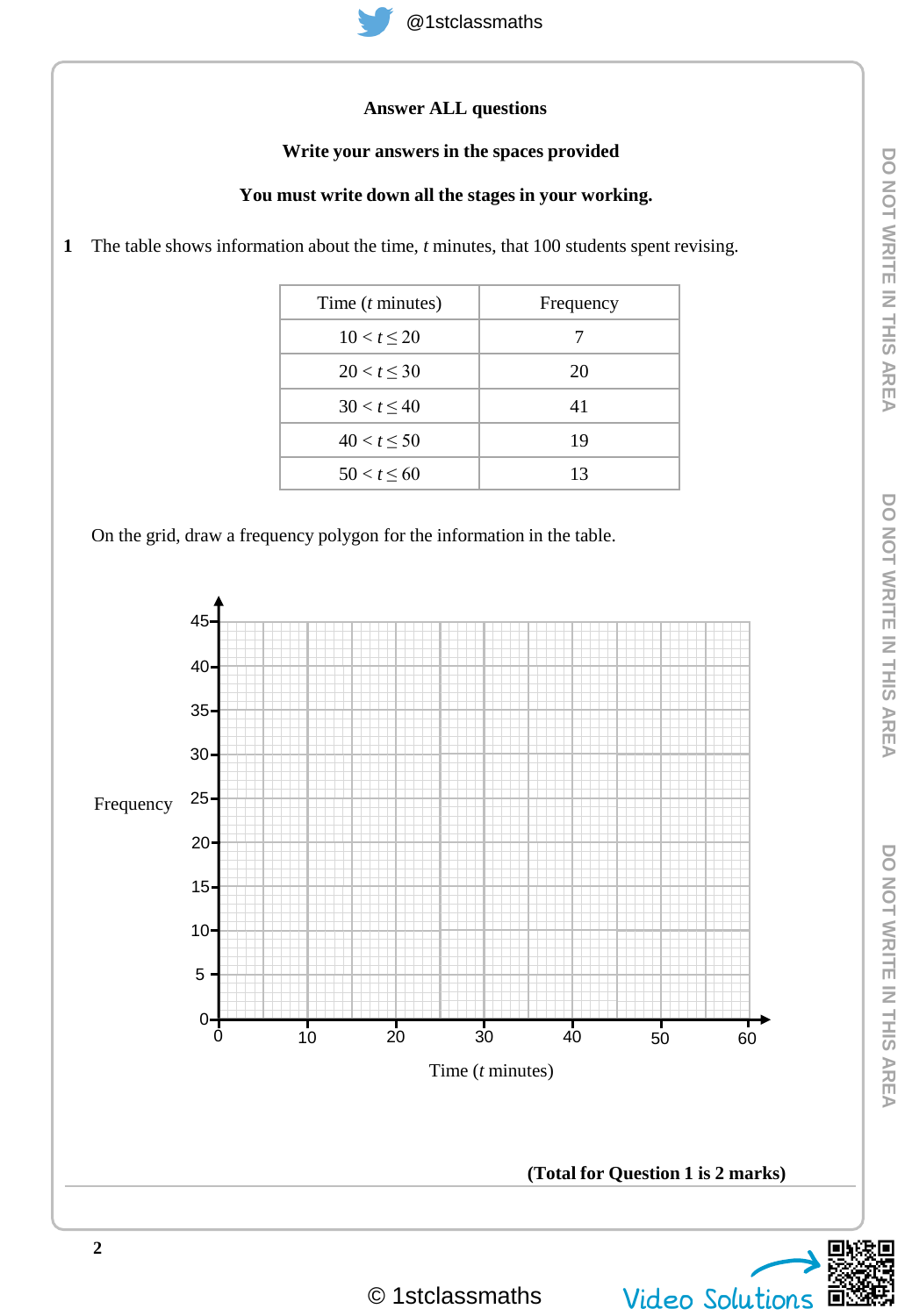| $\overline{2}$ | $v = u + at$                                       |                         |                 |                                   |
|----------------|----------------------------------------------------|-------------------------|-----------------|-----------------------------------|
|                | $u = 7$ $a = 9.8$ $t = 15$                         |                         |                 |                                   |
|                | (a) Work out the value of $v$ .                    |                         |                 |                                   |
|                |                                                    |                         |                 |                                   |
|                |                                                    |                         |                 |                                   |
|                |                                                    |                         |                 |                                   |
|                | (b) Make <i>t</i> the subject of $v = u + at$      |                         |                 | (2)                               |
|                |                                                    |                         |                 |                                   |
|                |                                                    |                         |                 |                                   |
|                |                                                    |                         |                 |                                   |
|                |                                                    |                         |                 |                                   |
|                |                                                    |                         |                 |                                   |
|                |                                                    |                         |                 | (2)                               |
|                |                                                    |                         |                 | (Total for Question 2 is 4 marks) |
| $\mathbf{3}$   | Martin buys a 350 g chocolate bar.                 |                         |                 |                                   |
|                | The information is on the packaging.               |                         |                 |                                   |
|                |                                                    | Nutritional Information |                 |                                   |
|                |                                                    | (per 100g)              |                 |                                   |
|                |                                                    | Fat                     | $28\ \mathrm g$ |                                   |
|                |                                                    | Sugars                  | 56 g            |                                   |
|                |                                                    | Other                   | 16g             |                                   |
|                | Martin eats 60% of the chocolate bar.              |                         |                 |                                   |
|                | Work out how many grams of sugar Martin has eaten. |                         |                 |                                   |
|                |                                                    |                         |                 |                                   |
|                |                                                    |                         |                 |                                   |
|                |                                                    |                         |                 |                                   |
|                |                                                    |                         |                 |                                   |
|                |                                                    |                         |                 |                                   |
|                |                                                    |                         |                 | (Total for Question 3 is 3 marks) |

**3**

⊡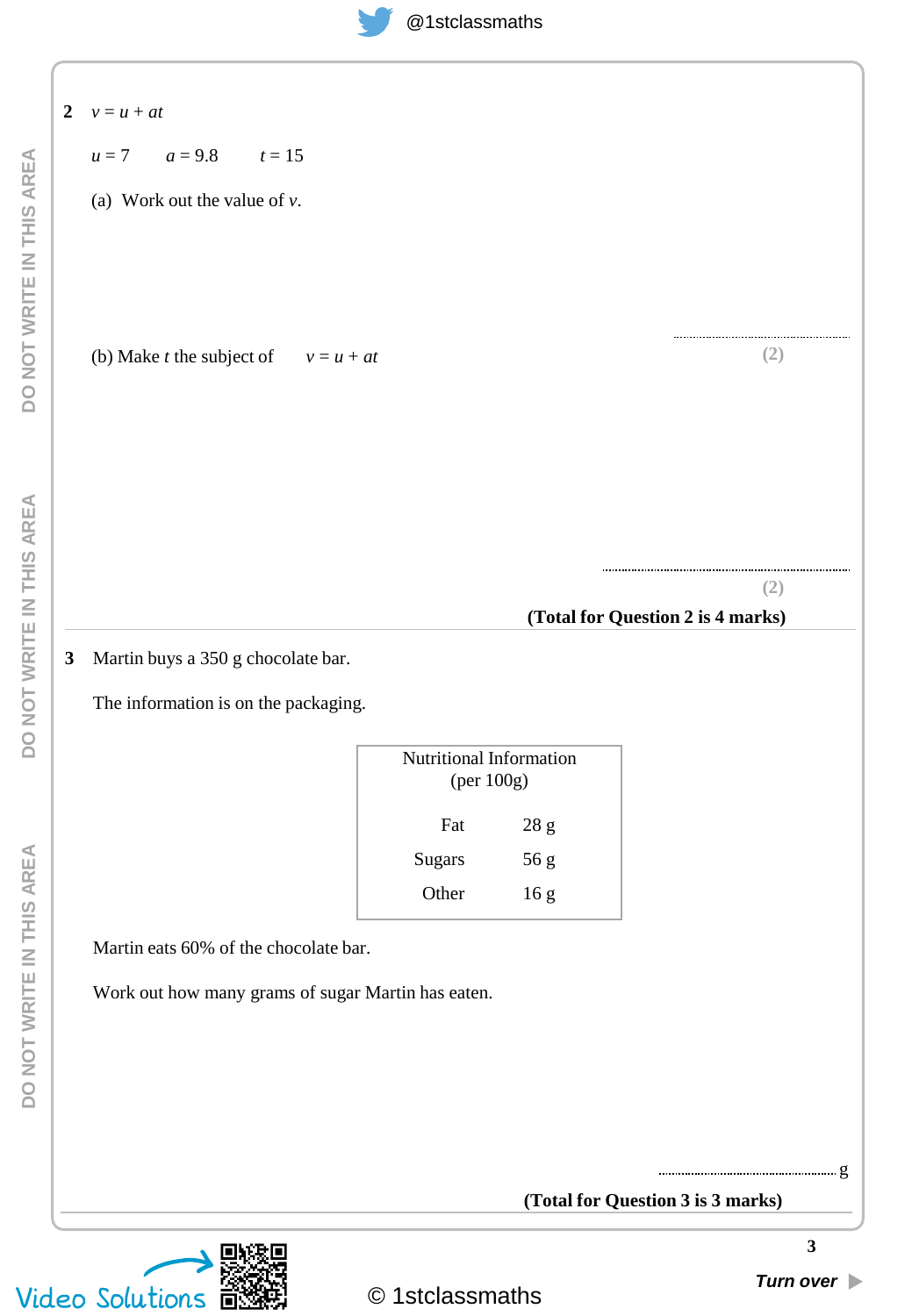

**4** A bag contains only green, red and blue counters.

In total there are 800 counters in the bag. 26 of the counters are blue. 35% of the counters are green.

The ratio of red counters to blue counters is *k* : 1.

Find the value of *k*.

**(Total for Question 4 is 3 marks)**

**5** The population of Manchester rose by 20% between 2009 and 2019.

In 2019 the population was 576,000.

Work out the population of Manchester in 2009.

**(Total for Question 5 is 2 marks)**



© 1stclassmaths Video Solutions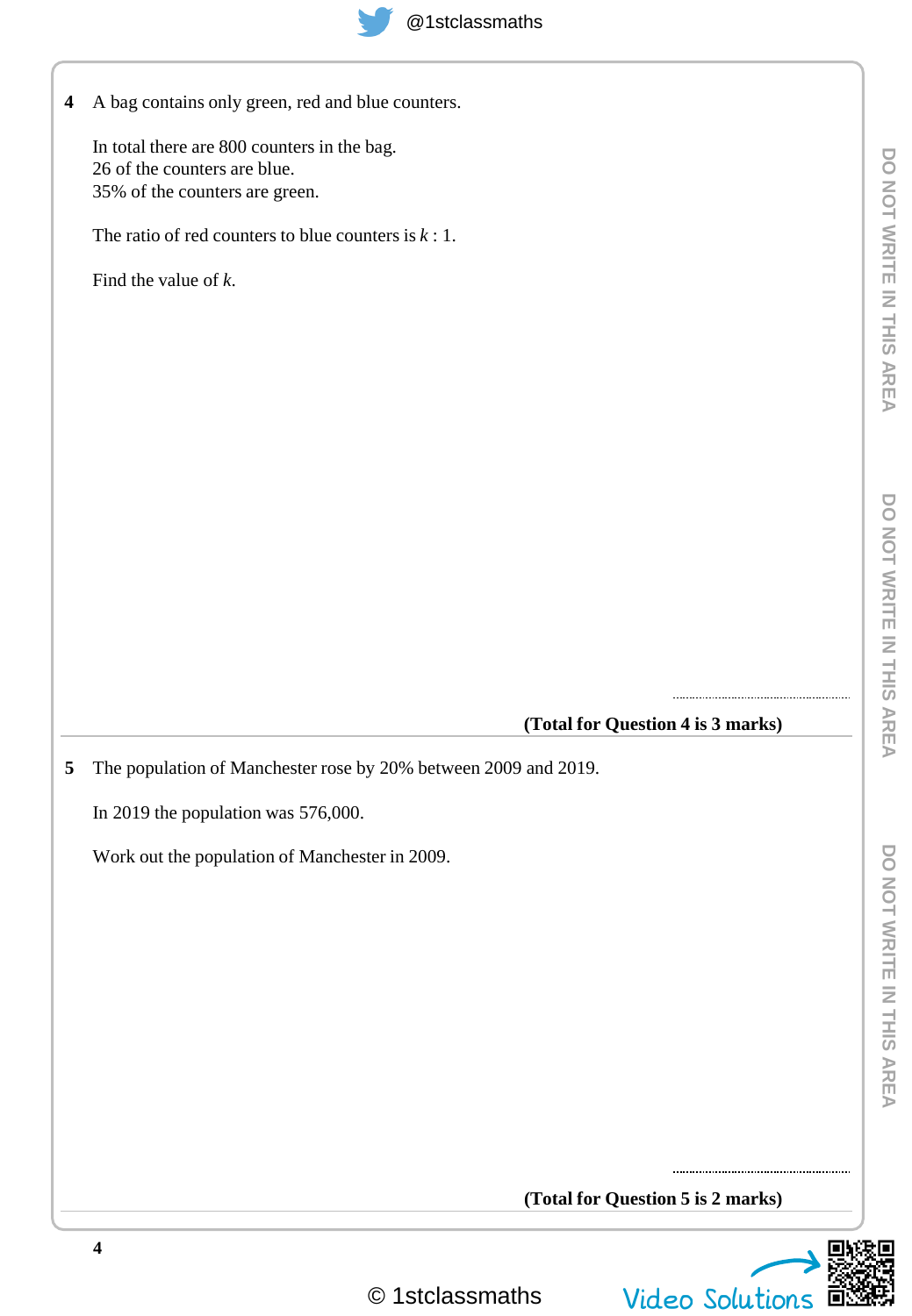**6** Keane drives his car 180 miles from his home in Bristol to Liverpool.

He leaves his home at 09 30 and arrives in Liverpool at 12 42.

Work out the average speed of Keane's journey in mph.

mph

#### **(Total for Question 6 is 4 marks)**

### **7** The table shows information about the daily temperature during a school week.

| Monday | Tuesday | Wednesday | Thursday | Friday         |
|--------|---------|-----------|----------|----------------|
| 18 °C  | 19 °C   | 26 °C     | 20 °C    | $21\text{ °C}$ |

Calculate the percentage decrease in temperature between Wednesday and Thursday.

Write your answer to 1 decimal place.

**(Total for Question 7 is 3 marks)** %

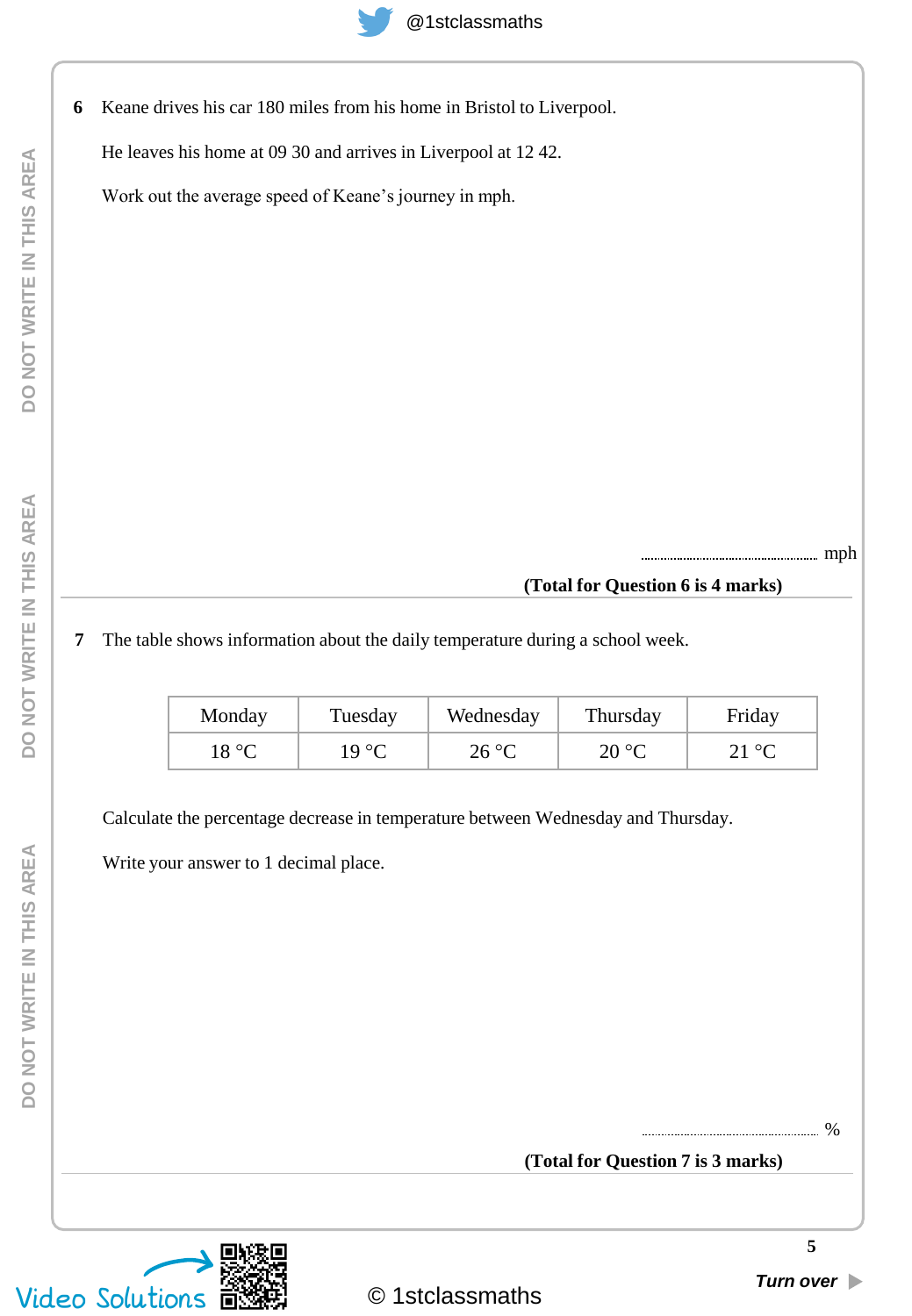



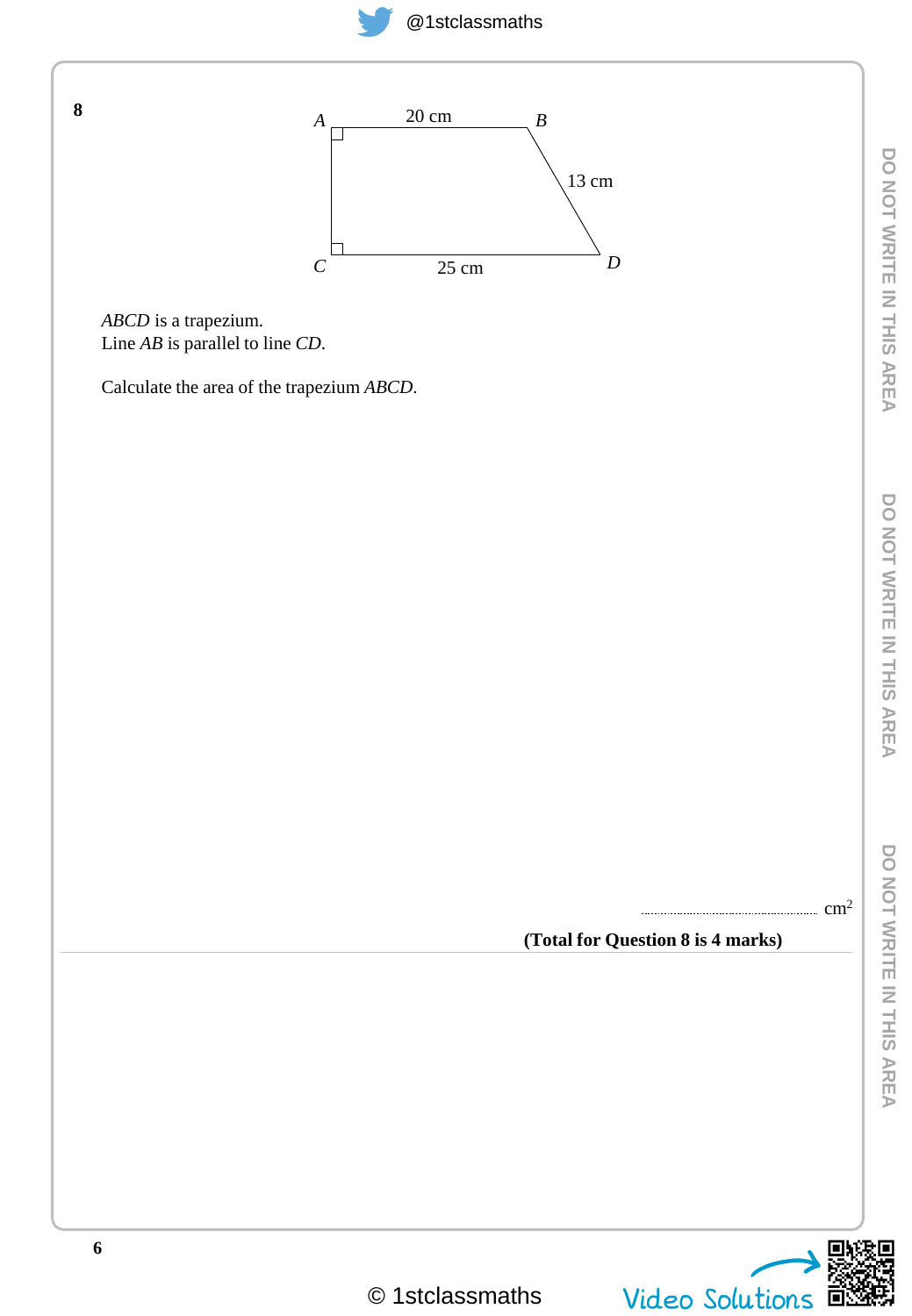

Abu is trying to open his safe but has forgotten the code. He finds some information that he had written to help him remember the code. **9**

> The code is a 4 digit number. The number is even. The first digit is a number 7. The second digit is a multiple of 3. The third digit is a prime number.

Work out how many different possible codes fit Abu's information.

**(Total for Question 9 is 3 marks)**

**(Total for Question 10 is 4 marks)**

$$
10 \quad \mathbf{a} = \begin{pmatrix} x+4 \\ 8 \end{pmatrix} \qquad \mathbf{b} = \begin{pmatrix} 5 \\ y \end{pmatrix} \qquad 2\mathbf{a} - 3\mathbf{b} = \begin{pmatrix} 11 \\ 25 \end{pmatrix}
$$

Work out the values of *x* and *y.*

*x* =

*y* =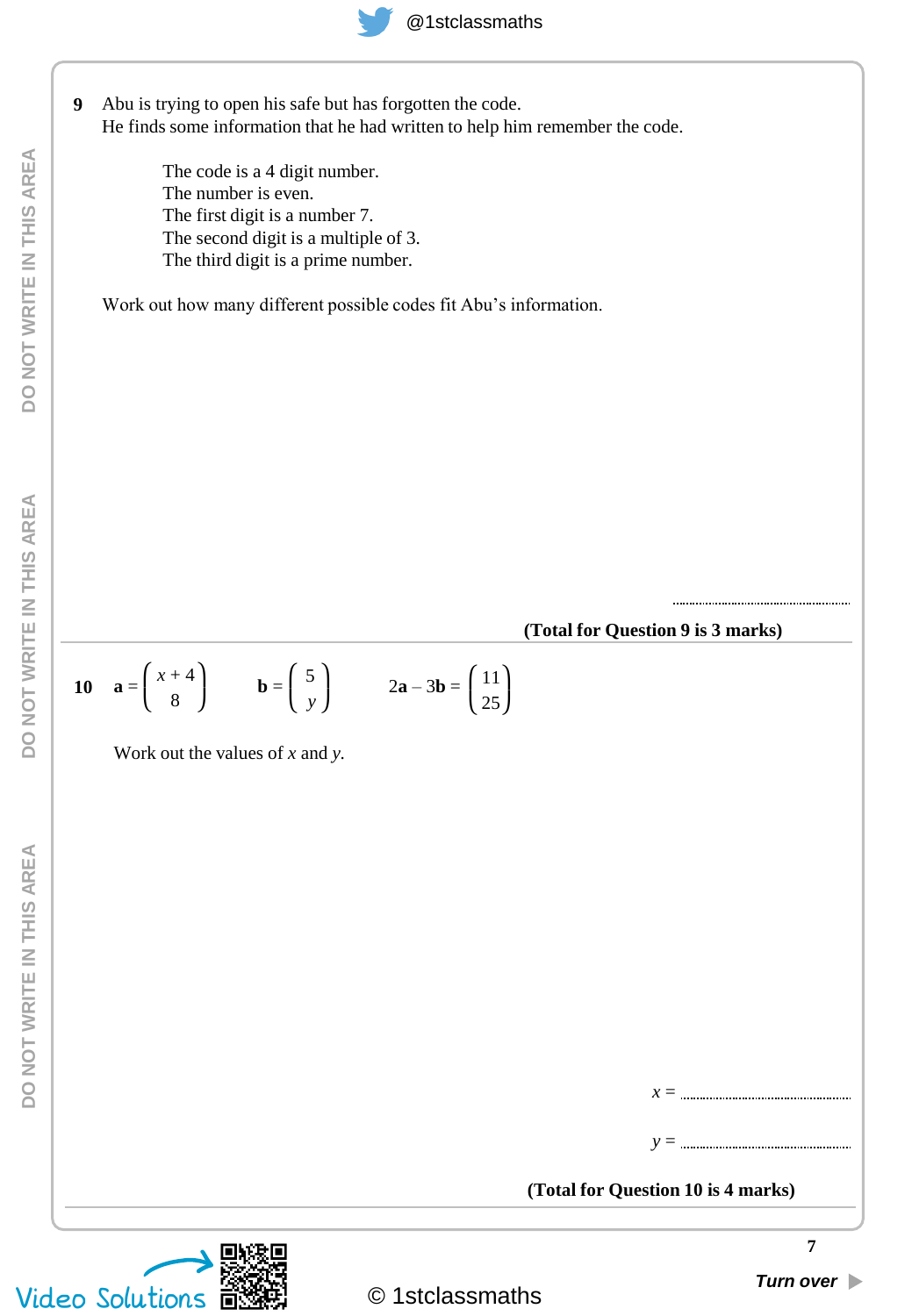



© 1stclassmaths Video Solutions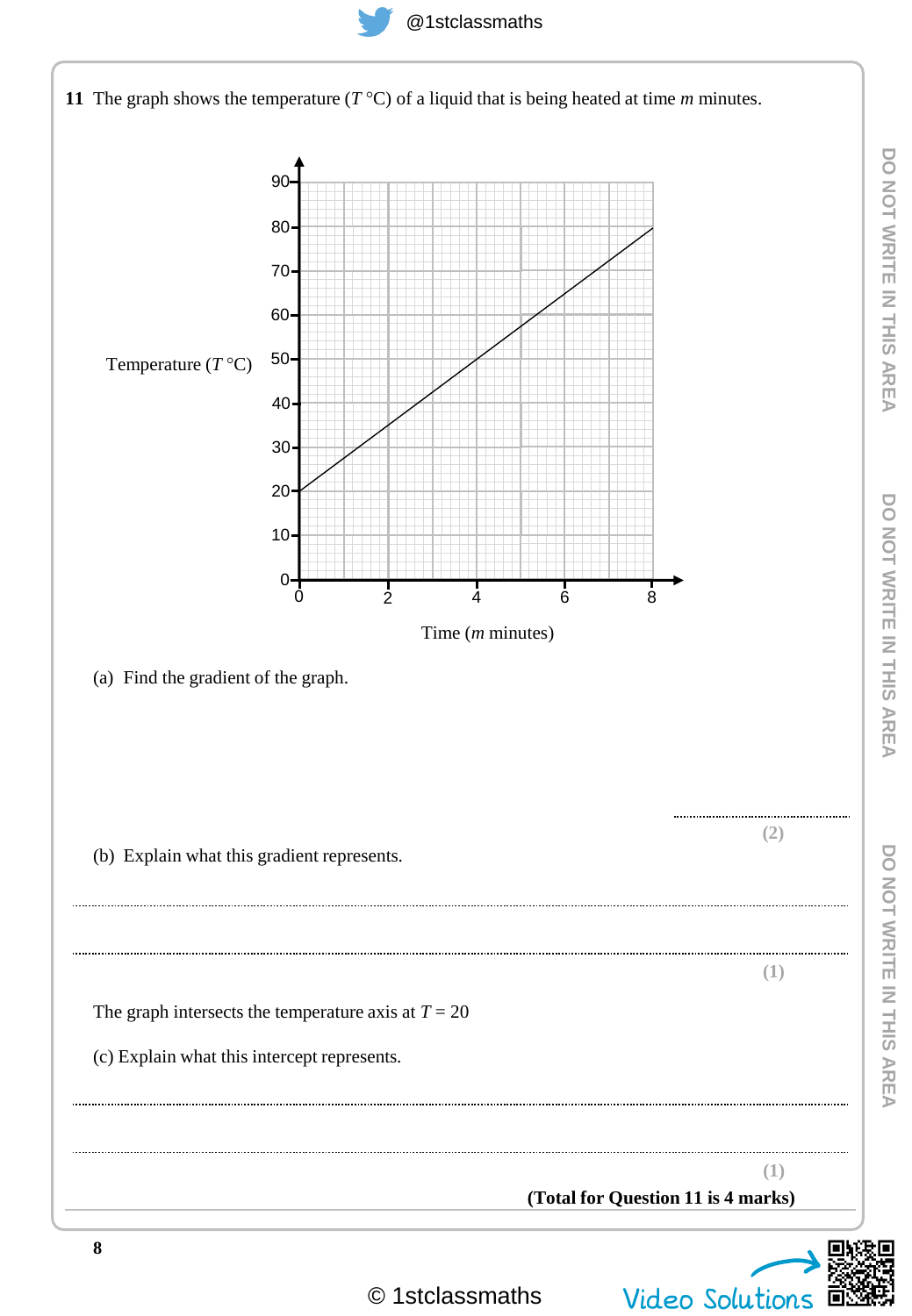



*ABC* and *EDC* are straight lines. *AE* is parallel to *BD.*

*AC* = 42 cm  $BC = 30$  cm *AE* = 35 cm

(a) Work out the length of *BD.*

*CD* = 14 cm

(b) Work out the length of *DE.*



**(2)**

cm

**(2)** cm

**(Total for Question 12 is 4 marks)**

**DO NOT WRITE IN THIS AREA**

DO NOT WRITE IN THIS AREA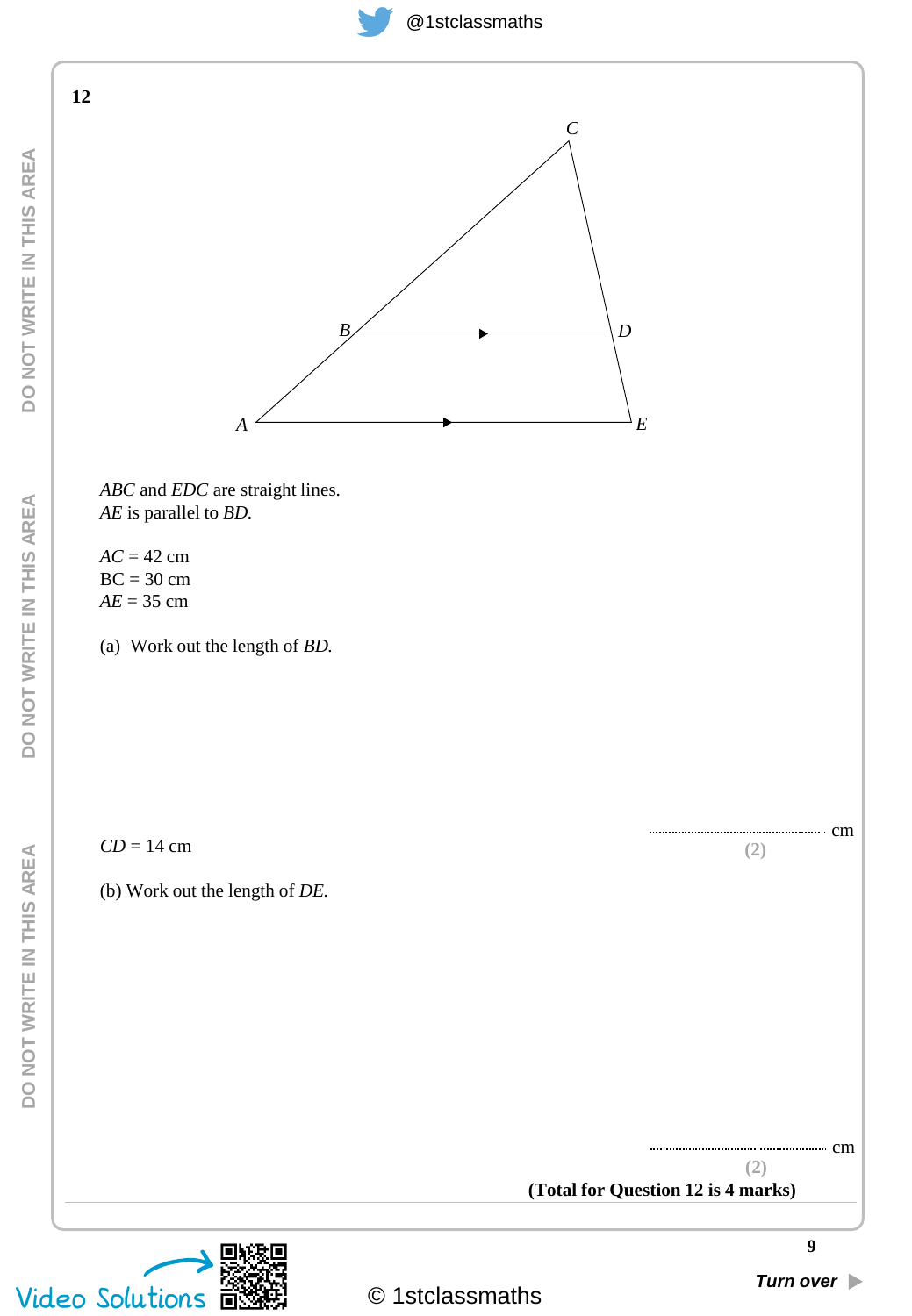13 
$$
m = \frac{20000}{p^2}
$$

 $p = 12.4$  correct to one decimal place.

By considering bounds, work out the value of *m* to a suitable degree of accuracy. Give a reason for your answer.

**(Total for Question 13 is 4 marks)**

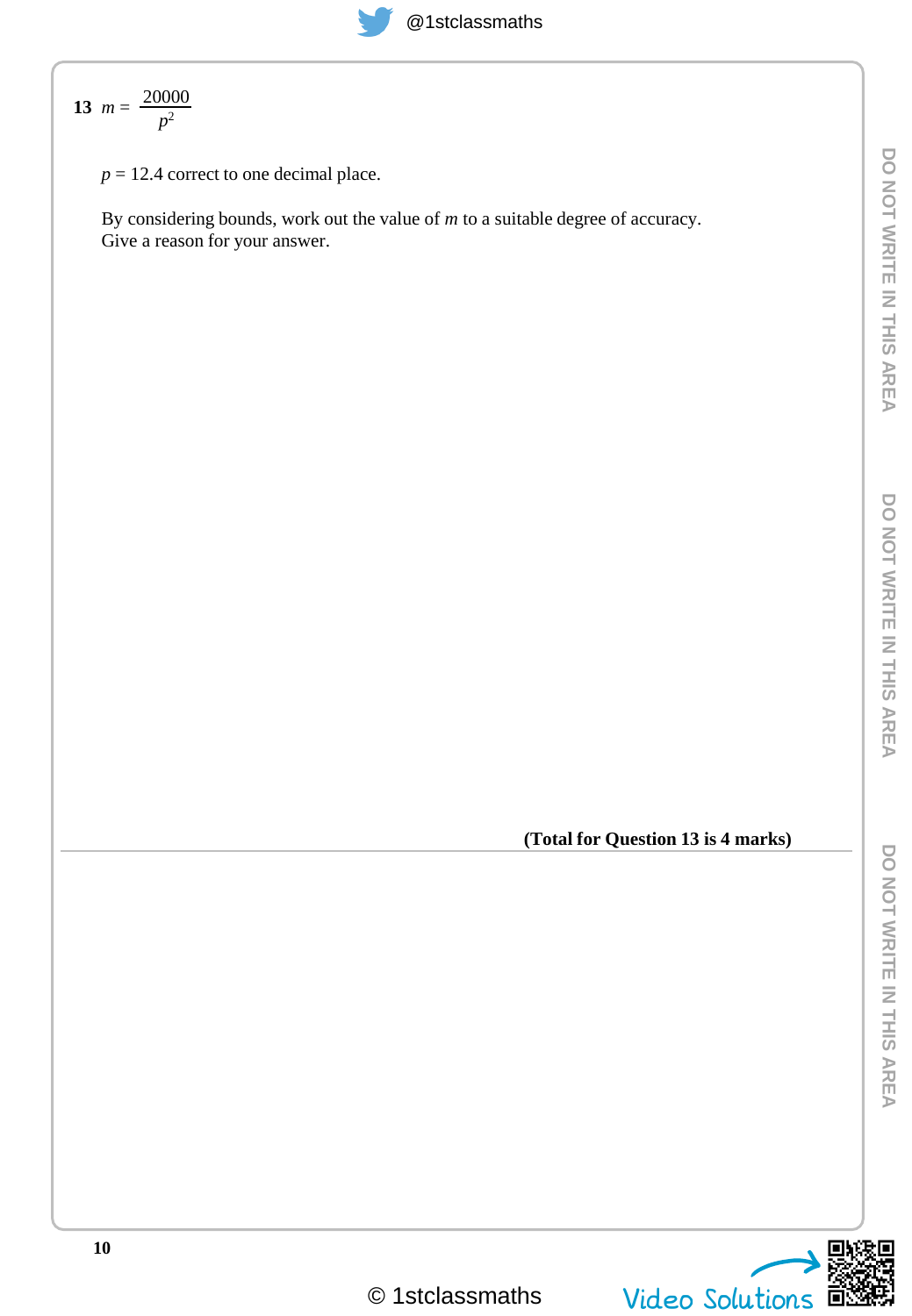

**14** The table gives information about the mass, in kg, of 60 dogs.

| Mass $(m \text{ kg})$ | Frequency |
|-----------------------|-----------|
| 0 < m < 5             | 18        |
| $5 < m \leq 15$       | 28        |
| $15 < m \le 25$       | ӌ         |
| 25 < m < 50           | 5         |

#### (a) On the grid, draw a histogram for this information.



(b) Work out an estimate for the fraction of dogs that have a mass between 10 kg and 25 kg.



**(2)**

**(Total for Question 14 is 5 marks)**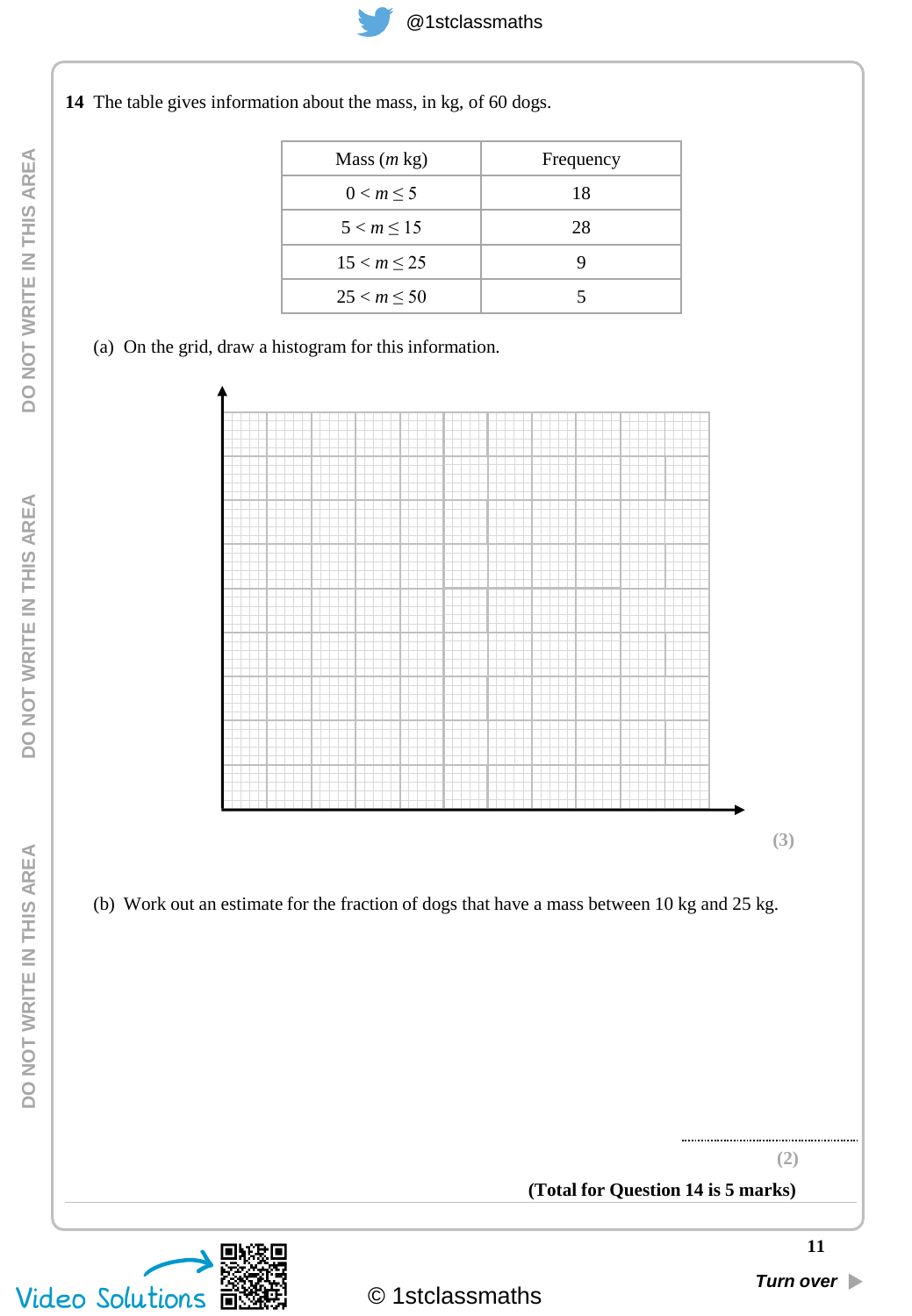

 $\circ$ 

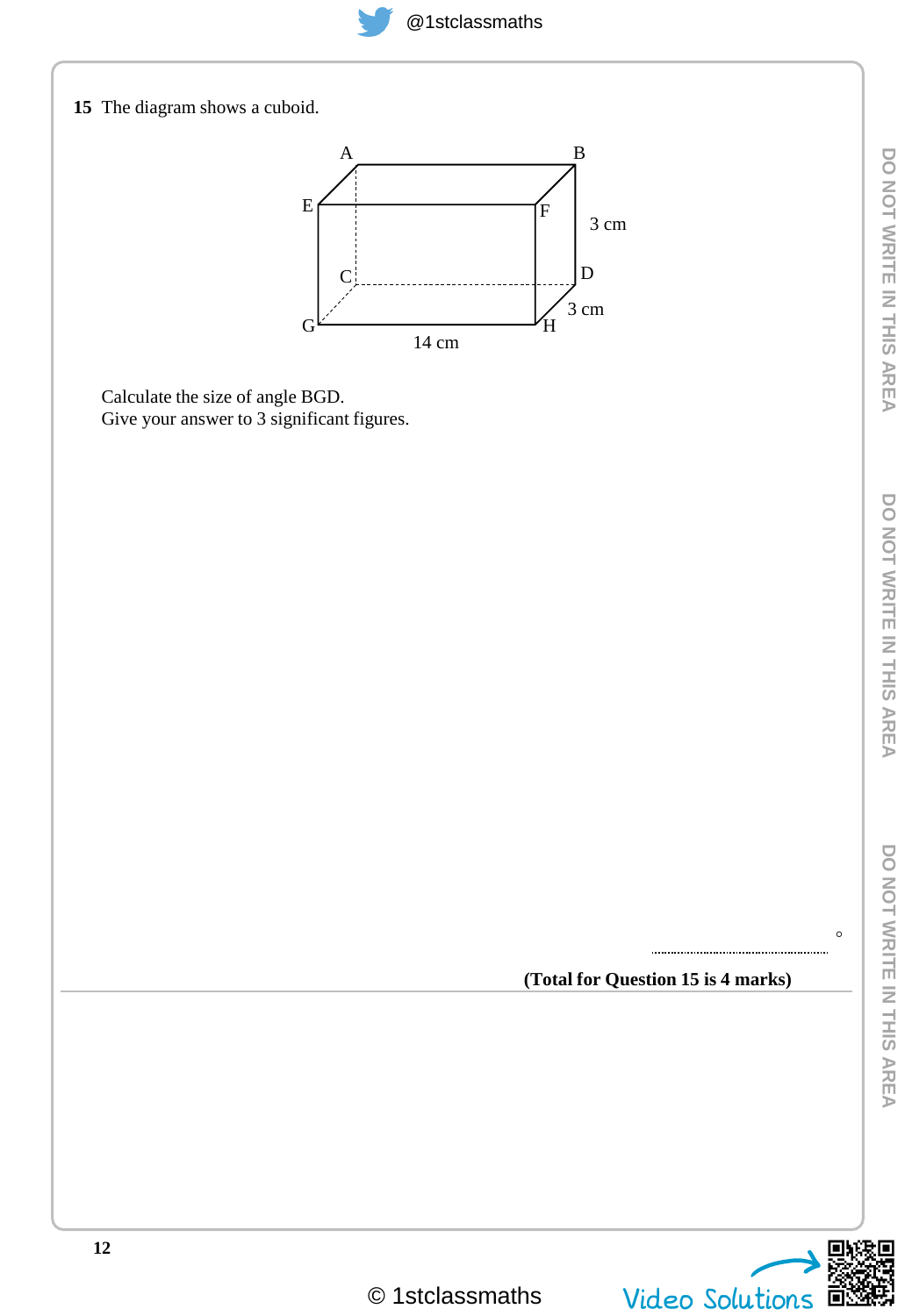**16** There are 5 girls and 3 boys who regularly attend debating club.

The school must select two of the students to attend a debating competition.

The school randomly selects two students from the debating club to attend the competition.

Work out the probability that the pair selected contains one girl and one boy.

**(Total for Question 16 is 4 marks)**

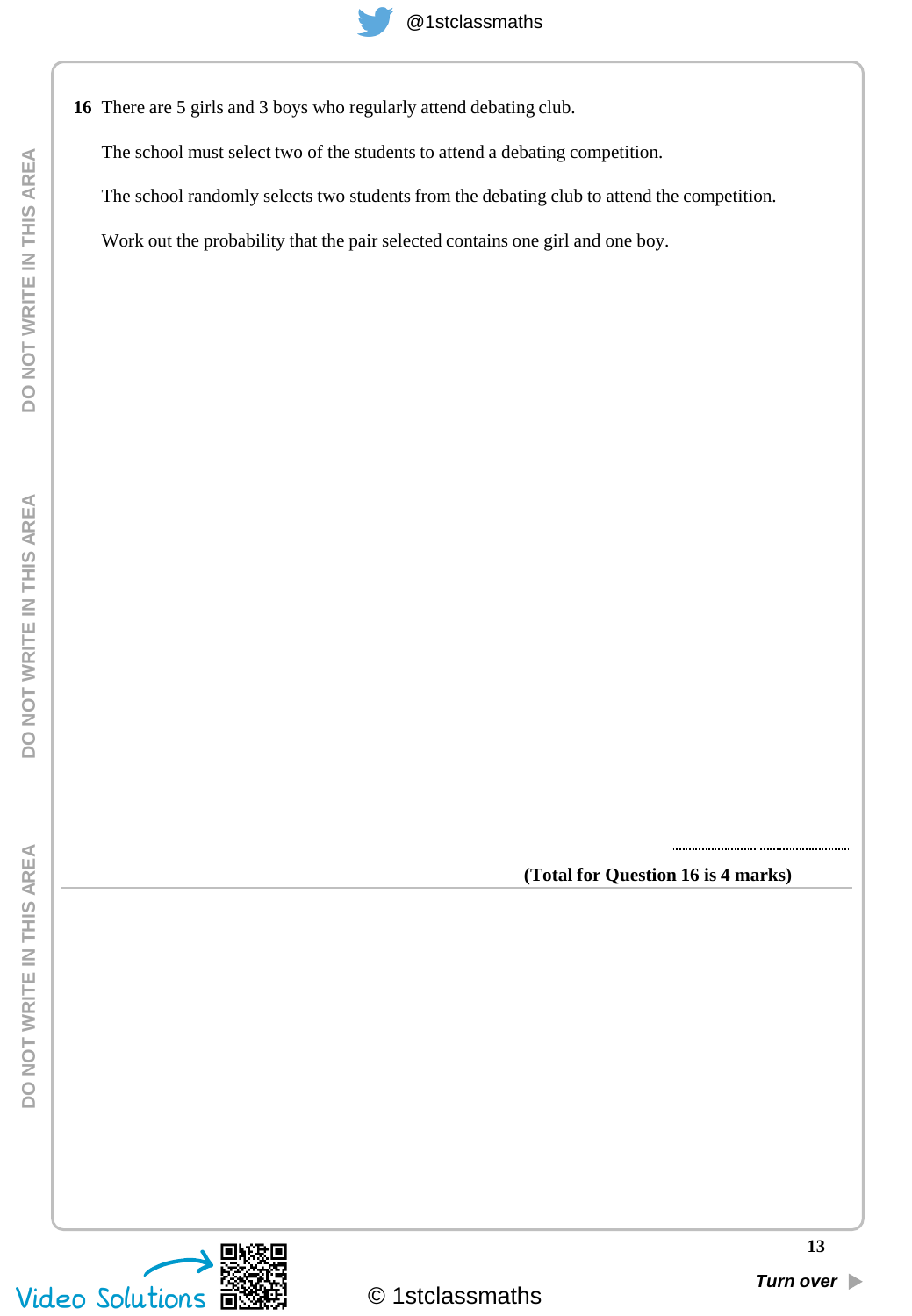# @1stclassmaths

**17** A sample of 2,000,000 bacteria is put into a Petri dish. A chemical is added to the Petri dish that causes the bacteria to die. The number of bacteria in the sample *n* minutes after the chemical was added is  $b<sub>n</sub>$ 

The number of bacteria in the sample  $(n+1)$  minutes after the chemical was added,  $b_{n+1}$ , is given by

 $b_{n+1} = K \times b_n$  where *K* is a constant.

The chemical was added to the Petri dish at 10:30 am. At 10:32 am the number of bacteria in the sample was 1,548,800.

Work out the number of bacteria in the sample at 10:33 am.

**(Total for Question 17 is 4 marks)**

**18**  $125^3 \times 25^{(x+1)} = 5^{20}$ 

Find the exact value of *x.*

**(Total for Question 18 is 3 marks)**

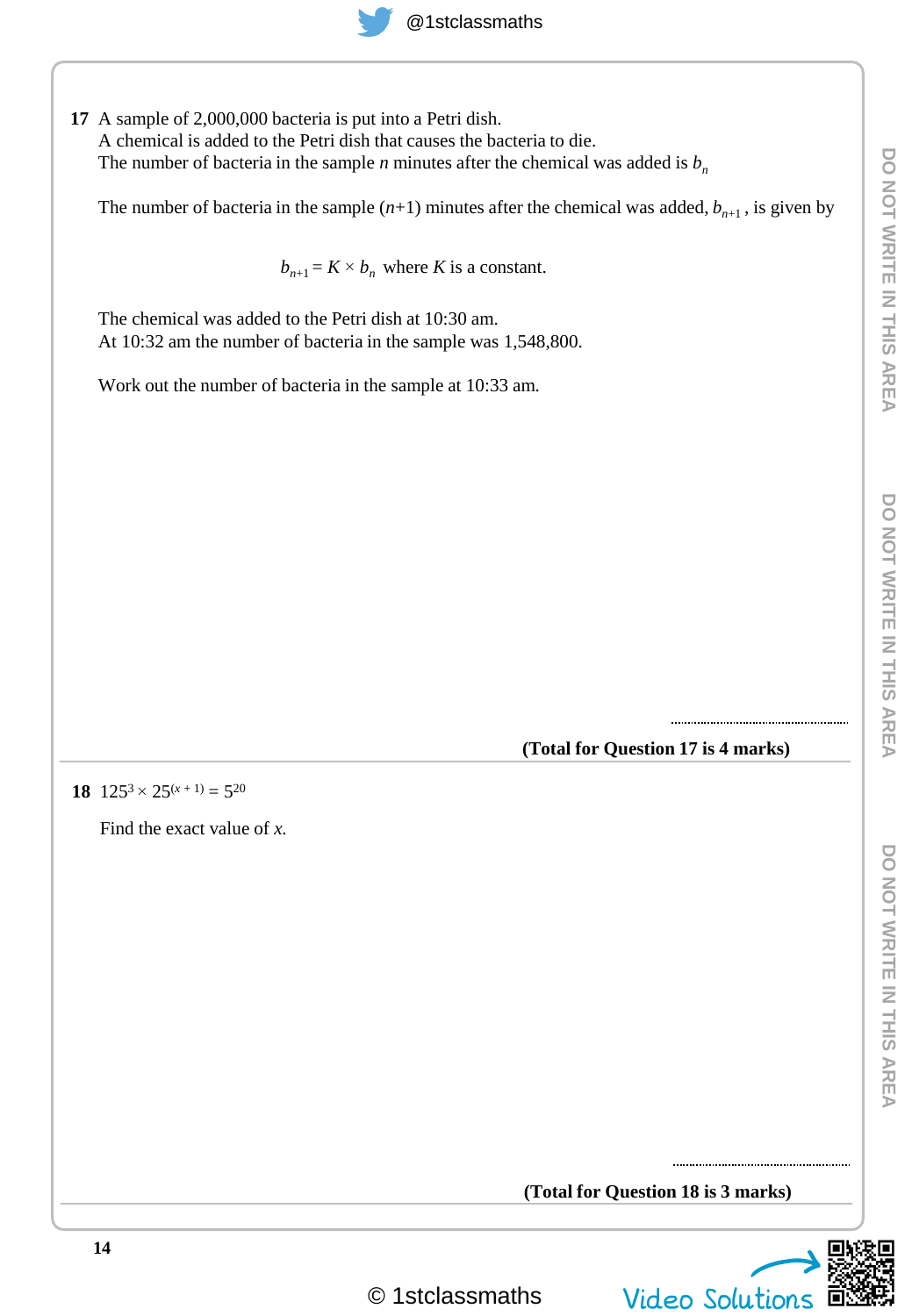



*A, B* and *C* are points on the circumference of a circle, centre *O. DBE* is a tangent to the circle.

Angle  $ODB = 18^{\circ}$ 

(a) Work out the size of angle *CAB*. You must show all your working.

*DE* = 36 cm  $DB$  :  $BE = 5:4$ 

(b) Work out the length of line CD. Give your answer to three significant figures.

**DO NOT WRITE IN THIS AREA**

DO NOT WRITE IN THIS AREA

**19**

**DO NOT WRITE IN THIS AREA**

DO NOT WRITE IN THIS AREA



**(4)**

cm

**(Total for Question 19 is 6 marks)**

 $\circ$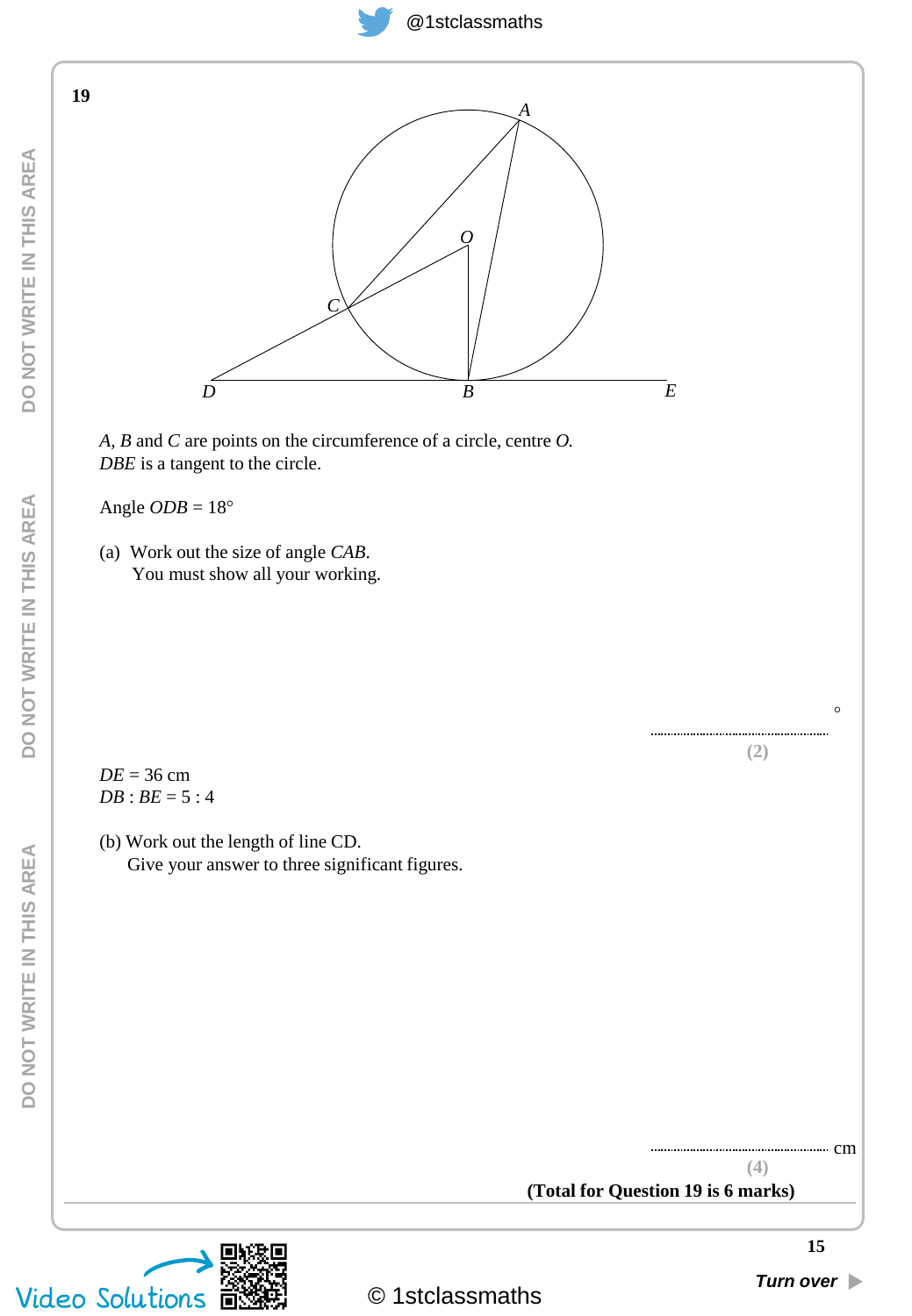# @1stclassmaths

**DO NOT WRITE IN THIS AREA**

DO NOT WRITE IN THIS AREA

**DO NOT WRITE IN THIS AREA**

DO NOT WRITE IN THIS AREA

**DO NOT WRITE IN THIS AREA**

DO NOT WRITE IN THIS AREA

**16** 20 Show that  $5x^2 + \frac{x^2-9}{2} \times \frac{x+4}{2}$  can be written in the form  $\frac{a}{2}$  where *a* and *b* are integers **(Total for Question 20 is 5 marks)**  $\frac{x^2-9}{x^2+x-12} \times \frac{x+4}{2x^3+6}$  $5x^2 + \frac{x^2 - 9}{x^2 + x - 12} \times \frac{x + 4}{2x^3 + 6x^2}$  can be written in the form  $\frac{a}{bx}$  $bx^2$